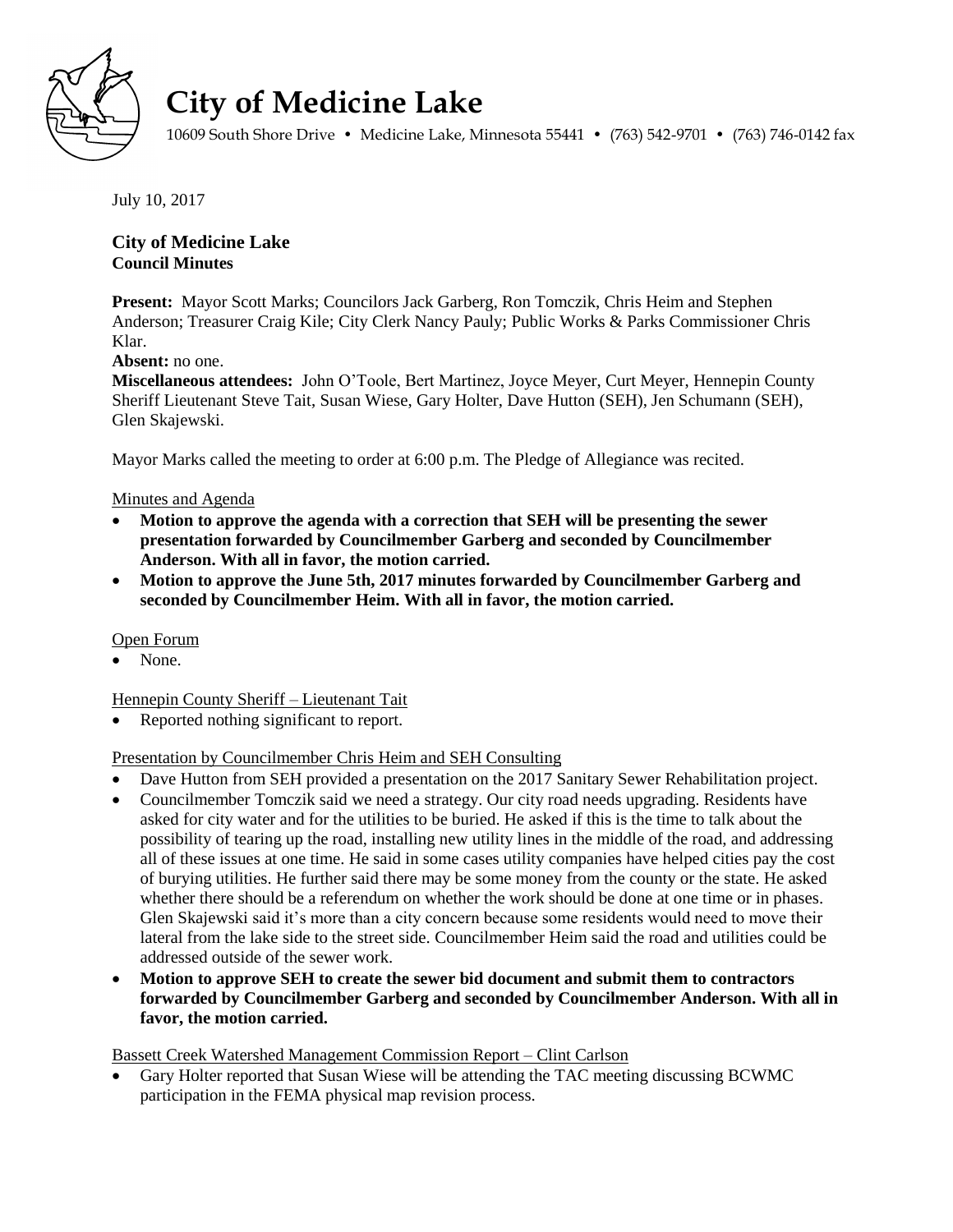- Mr. Holter said he attended the BCWMC invasive species meeting. We could contribute \$4,000 for 400 additional hours of inspection. Councilmember Heim asked whether we can get a level of certainty that they'll maintain their existing level of funding.
- **Motion to approve up to \$4,000 for additional watercraft inspection at French Regional Park with Three Rivers Park District to invoice us later forwarded by Councilmember Tomczik and seconded by Councilmember Heim. With all in favor, the motion carried.**

# Public Works Report – Chris Klar

- Reported there is an issue with the trail on South Shore Drive. Holes formed and it's hollow underneath. It will be inspected when the culverts are replaced later this week.
- Reported there are culvert issues that will be looked into later this week.

## Parks Report – Chris Klar

Reported the Boy Scout and Girl Scout bee project and pollinator garden is complete.

## Treasurer's Report-Craig Kile

- Receipts in reporting period: \$175,165
- Receipts year to date: \$197,633
- Disbursements in reporting period: \$28,261
- Disbursements year to date: \$135,637
- **Motion to approve the summary spending, receipts and cash balances through July 9, 2017 forwarded by Councilmember Garberg and seconded by Councilmember Anderson. With all in favor, the motion carried.**

#### Officer Reports:

#### Councilmember Garberg

- Reported the bad spots on the road will be milled and filled this week. Crack sealing will happen at a later date.
- Reported Met Council has installed the first layer of asphalt on Kaiser Avenue but they don't know when they will be coming back to install the second layer.

## Councilmember Tomczik

- Reported Randy's Sanitation wants to present the contract proposal for 2018 and may come to the August City Council meeting.
- Suggested a thank you note for Bruce and Sue Larson for all of their contributions to the city. Councilmember Tomczik with draft a letter.

#### Councilmember Heim

 Reported that the sewer bids will not be ready for the August city council meeting. We may need an additional meeting in August or wait until the September meeting.

#### Councilmember Anderson

Reported nothing to report.

#### Mayor Marks

 **Motion to approve resolution 17-04 a resolution authorizing the execution of a joint cooperation agreement between the City of Medicine Lake and Hennepin County for participation in the Urban Hennepin County Community Development Block Grant Program in fiscal years 2018 – 2020 forwarded by Councilmember Heim and seconded by Councilmember Garberg. Motion passed with all in favor.**